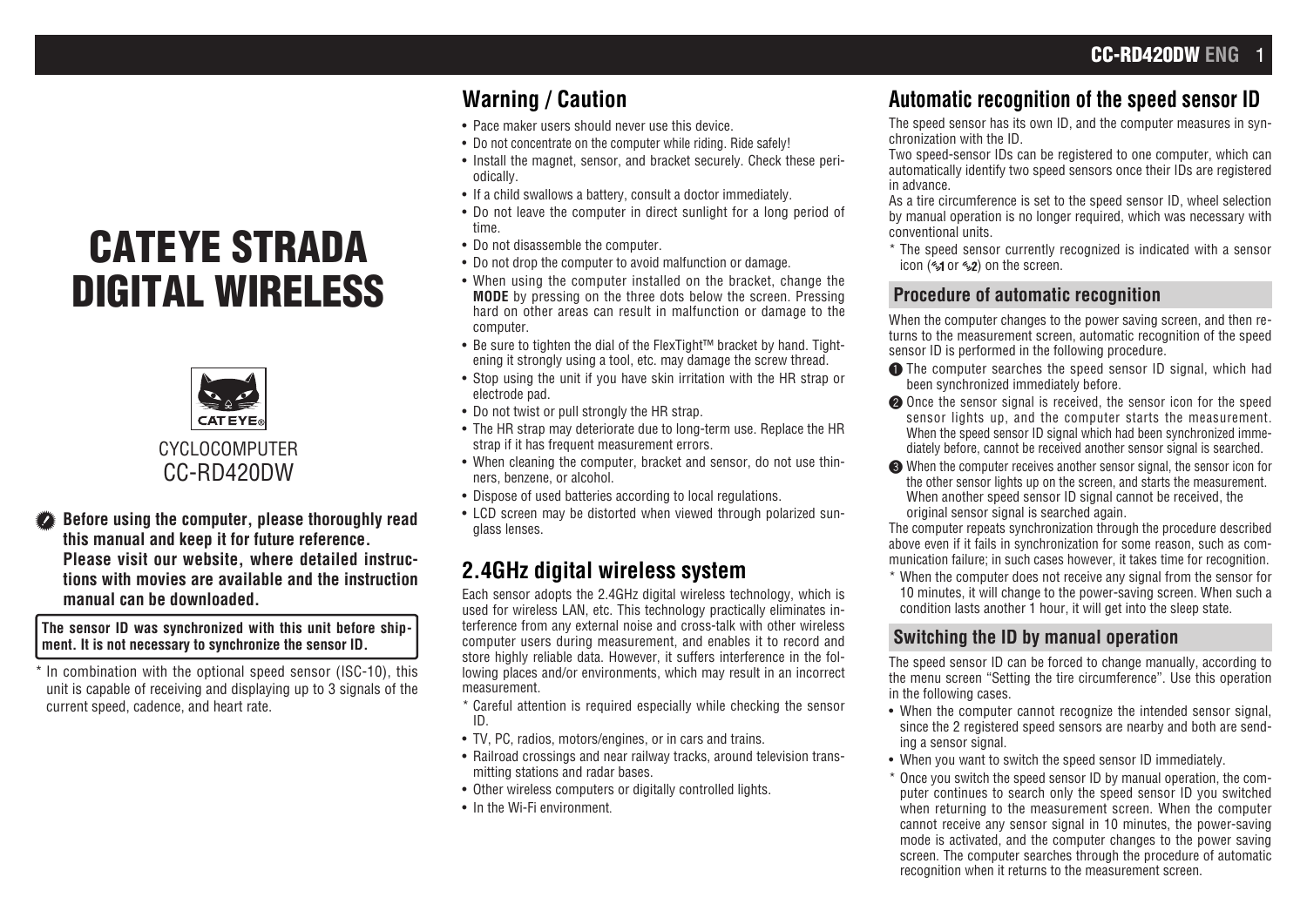## **How to install the unit on your bicycle** CC-RD420DW ENG 2

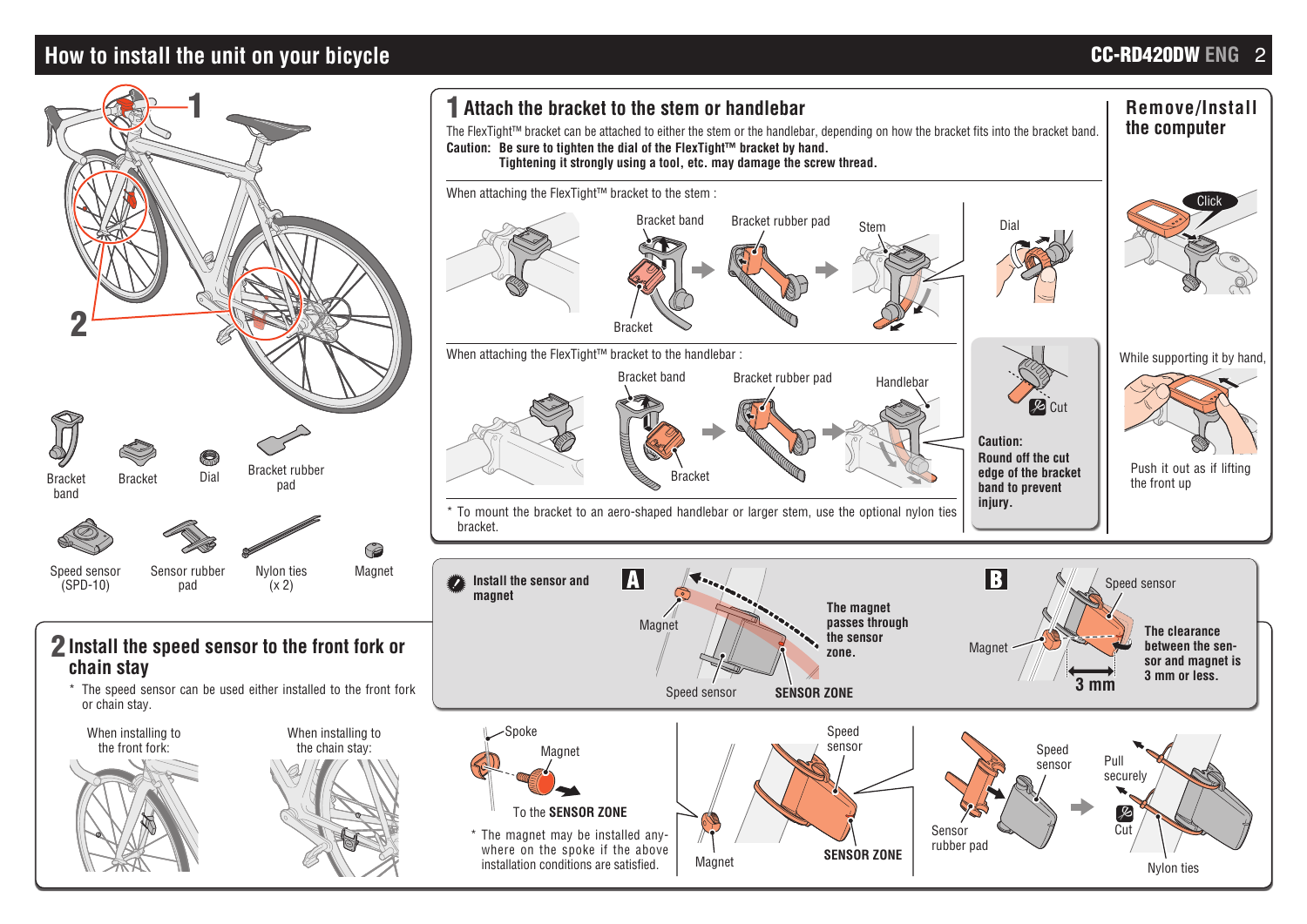## **Before wearing the heart rate sensor**

**Warning: Pace maker users should never use this device.**

- Stop using the unit if you have skin irritation with the HR strap or electrode pad.
- Do not twist or pull strongly the HR strap.
- The HR strap may deteriorate due to long-term use. Replace the HR strap if it has frequent measurement errors.



## **Wearing the heart rate sensor**

- \* Adjust the HR strap length to fit your chest size (underbust). Fastening the strap too tightly may cause discomfort.
- \* Ensure that the electrode pad is in direct contact with the body.
- \* Wearing the heart rate sensor when your skin is dry or on top of your undershirt may produce measurement errors. To avoid errors, moisten the electrode pad.
- \* The heart rate sensor consumes power when worn. Remove the heart rate sensor whenever measurement is not performed.

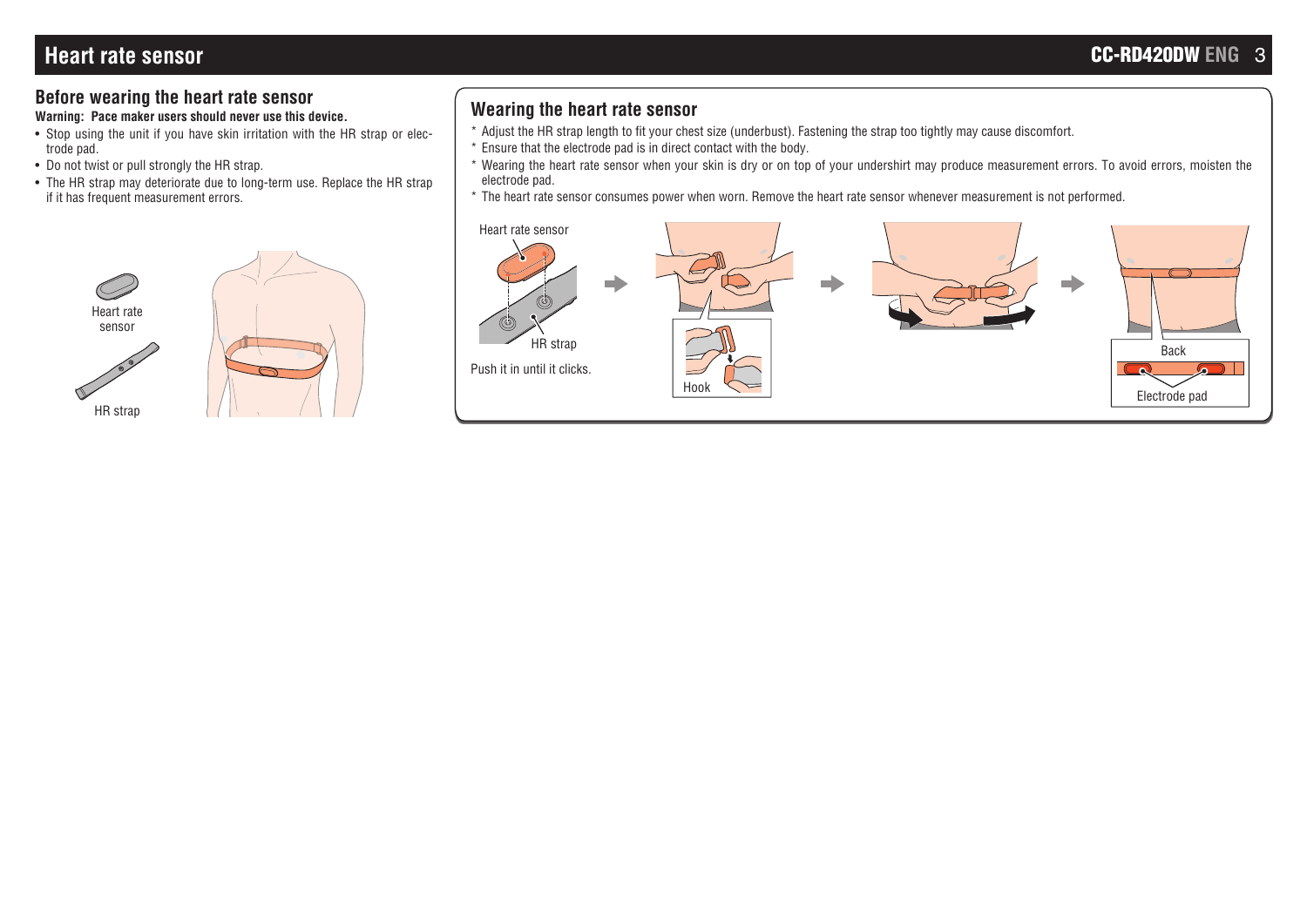## **Preparing the computer**

Perform the following formatting operation, when you use the unit for the first time or restore the unit to the condition before shipment.



### 4 **Set the Clock**

Pressing and holding the **MODE** button switches the display to "Displayed time", "Hour", and "Minute" in order. Switch the



**12h** ↔ **24h** or increase the move digits កោព I'UU

Display format

h

Hour Minute

52

### 5 **Press the MENU button to complete setting**

**MODE**

 $\bullet$ 

screen or





## **Operation test**

Test the functioning of the speed sensor and the heart rate sensor.

#### **Speed sensor**

After installed, check that the computer displays the speed by gently turning the wheel to which the magnet is installed. When it is not displayed, check the installation conditions  $\blacksquare$  and  $\blacksquare$  again (page 2).



#### **Heart rate sensor**

- **1** Press the **MODE** button to display  $\odot$  (heart lo rate).
- **2** It operates normally if the computer displays the heart rate after you wear the heart rate sensor.



bom

Even if the heart rate sensor is not worn, a heart rate signal is transmitted by rubbing both electrode pads with your thumb. Use this as a simplified method.



Electrode pad

## **Tire circumference**

You can find the tire circumference (L) of your tire size in the chart below, or actually measure the tire circumference (L) of your bicycle.

#### • **How to measure the tire circumference (L)**

For the most accurate measurement, do a wheel roll out. With the tires under proper pressure, place the valve stem at the bottom. Mark the spot on the floor and with the rider's weight on the bike, roll exactly one wheel revolution in a straight line (until



the valve comes around again to the bottom). Mark where the valve stem is and measure the distance.

\* Measure the tire to which the sensor is installed.

#### • **Tire circumference reference table**

\* Generally, the tire size or ETRTO is indicated on the side of the tire.

| <b>ETRTO</b> | <b>Tire size</b> | L (mm) | <b>ETRTO</b> | $\overline{\phantom{a}}$ Tire size | L(mm) |
|--------------|------------------|--------|--------------|------------------------------------|-------|
| 47-203       | 12x1.75          | 935    | 57-559       | 26x2.125                           | 2070  |
| 54-203       | 12x1.95          | 940    | 58-559       | 26x2.35                            | 2083  |
| 40-254       | 14x1.50          | 1020   | 75-559       | 26x3.00                            | 2170  |
| 47-254       | 14x1.75          | 1055   | 28-590       | $26x1 - 1/8$                       | 1970  |
| 40-305       | 16x1.50          | 1185   | 37-590       | $26x1 - 3/8$                       | 2068  |
| 47-305       | 16x1.75          | 1195   | 37-584       | $26x1 - 1/2$                       | 2100  |
| 54-305       | 16x2.00          | 1245   |              | 650C Tubuler                       | 1920  |
| 28-349       | 16x1-1/8         | 1290   |              | 26x7/8                             |       |
| 37-349       | 16x1-3/8         | 1300   | 20-571       | 650x20C                            | 1938  |
| 32-369       | 17x1-1/4 (369)   | 1340   | 23-571       | 650x23C                            | 1944  |
| 40-355       | 18x1.50          | 1340   | 25-571       | 650x25C                            | 1952  |
| 47-355       | 18x1.75          | 1350   |              | 26x1(571)                          |       |
| 32-406       | 20x1.25          | 1450   | 40-590       | 650x38A                            | 2125  |
| 35-406       | 20x1.35          | 1460   | 40-584       | 650x38B                            | 2105  |
| 40-406       | 20x1.50          | 1490   | 25-630       | 27x1(630)                          | 2145  |
| 47-406       | 20x1.75          | 1515   | 28-630       | 27x1-1/8                           | 2155  |
| 50-406       | 20x1.95          | 1565   | 32-630       | $27x1 - 1/4$                       | 2161  |
| 28-451       | 20x1-1/8         | 1545   | 37-630       | 27x1-3/8                           | 2169  |
| 37-451       | 20x1-3/8         | 1615   | 18-622       | 700x18C                            | 2070  |
| 37-501       | 22x1-3/8         | 1770   | 19-622       | 700x19C                            | 2080  |
| 40-501       | $22x1 - 1/2$     | 1785   | 20-622       | 700x20C                            | 2086  |
| 47-507       | 24x1.75          | 1890   | 23-622       | 700x23C                            | 2096  |
| 50-507       | 24x2.00          | 1925   | 25-622       | 700x25C                            | 2105  |
| 54-507       | 24x2.125         | 1965   | 28-622       | 700x28C                            | 2136  |
| 25-520       | 24x1(520)        | 1753   | 30-622       | 700x30C                            | 2146  |
|              | 24x3/4 Tubuler   | 1785   | 32-622       | 700x32C                            | 2155  |
| 28-540       | $24x1 - 1/8$     | 1795   |              | 700C Tubuler                       | 2130  |
| 32-540       | $24x1 - 1/4$     | 1905   | 35-622       | 700x35C                            | 2168  |
| 25-559       | 26x1(559)        | 1913   | 38-622       | 700x38C                            | 2180  |
| 32-559       | 26x1.25          | 1950   | 40-622       | 700x40C                            | 2200  |
| 37-559       | 26x1.40          | 2005   | 42-622       | 700x42C                            | 2224  |
| 40-559       | 26x1.50          | 2010   | 44-622       | 700x44C                            | 2235  |
| 47-559       | 26x1.75          | 2023   | 45-622       | 700x45C                            | 2242  |
| 50-559       | 26x1.95          | 2050   | 47-622       | 700x47C                            | 2268  |
| 54-559       | 26x2.10          | 2068   | 54-622       | 29x2.1                             | 2288  |
|              |                  |        | 60-622       | 29x2.3                             | 2326  |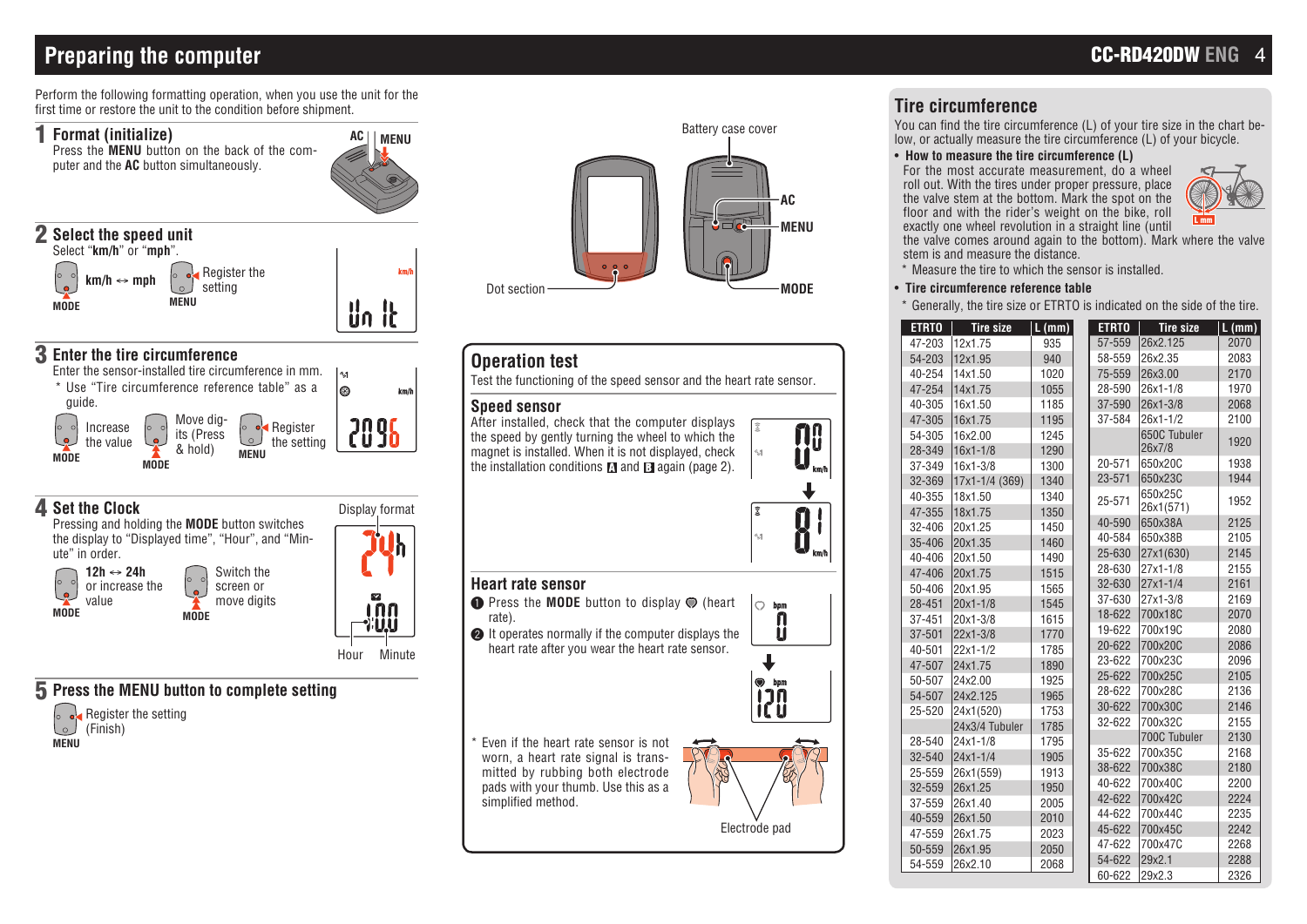## **Operating the computer [Measuring screen]**



### **Switching computer function**

Pressing the **MODE** button switches the measurement data at the bottom in the order shown in the following figure.



\*2 When **Tm** exceeds about 27 hours, or **Dst** exceeds 999.99 km, **.E** will appear. Reset the data.

## **Starting/Stopping measurement**

Measurements start automatically when the bicycle is in motion. During measurement, **km/h** or **mph** flashes.

**START STOP**



## **Upper display selection**

The heart rate ( $\odot$ ) or the cadence ( $\odot$ ) can be switched to the upper display to monitor it constantly.

**Setting method** See "Changing the computer settings: Setting the upper display" (Page 6).

\* The optional speed sensor (ISC-10) is required to measure the cadence.



### **Resetting data**

Pressing and holding the **MODE** button on the measurement screen resets any measurement data, except the total distance (**Odo**) and trip distance-2 (**Dst2**).



\* The total distance (**Odo**) is not reset. • **Resetting separately the trip distance-2**

Pressing and holding the **MODE** button with the trip distance-2 (**Dst2**) displayed resets only the data of the trip distance-2.

### **Power-saving function**

If the computer has not received a signal for 10 minutes, power-saving screen will activate and only the clock will be displayed.

With such a screen, pressing the **MODE** button returns to the measurement screen.

\* If another 60 minutes of inactivity elapses in the power-saving screen, only the speed unit is displayed on the screen.

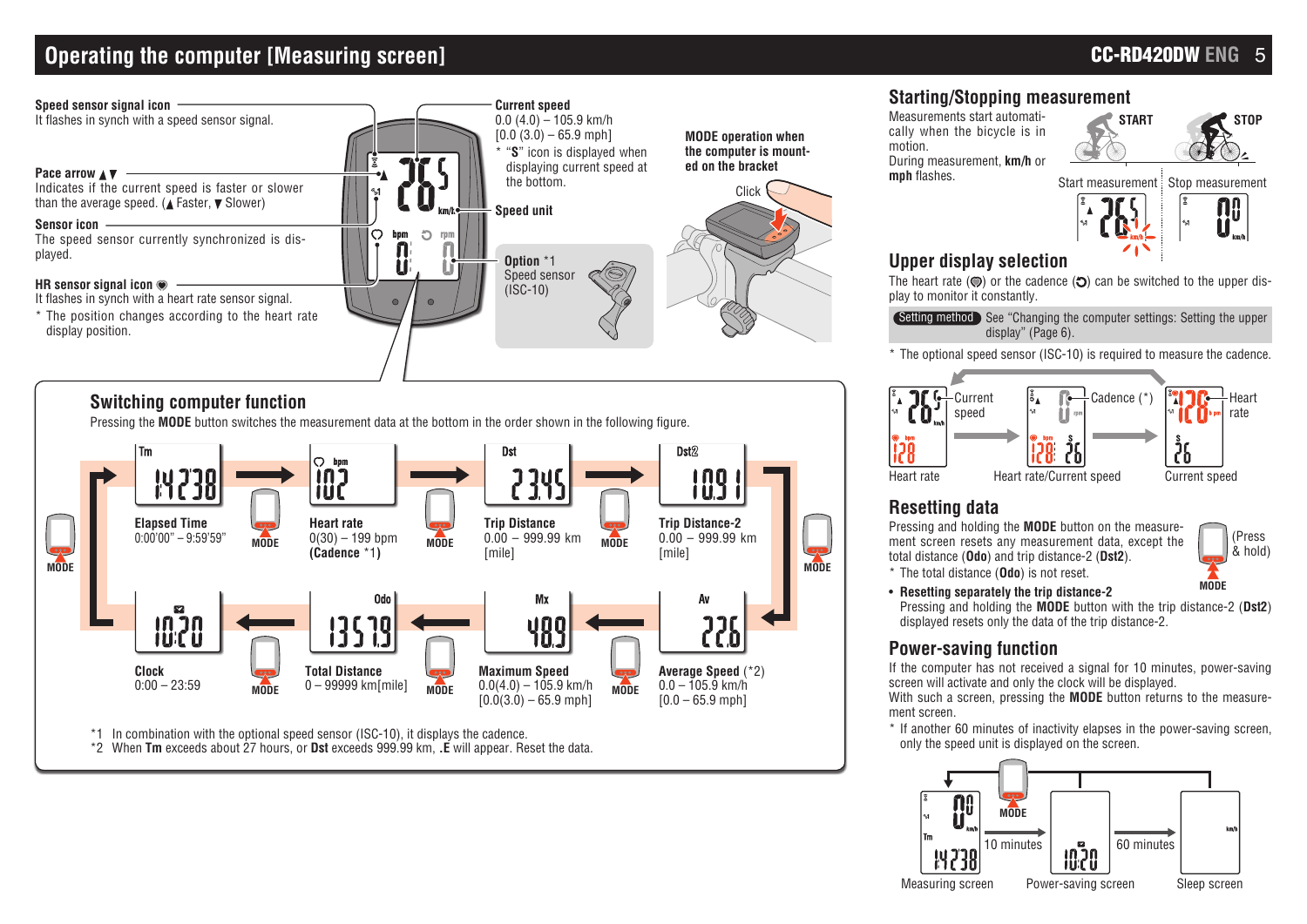## **Changing the computer settings [Menu screen] CC-RD420DW ENG** 6

Pressing **MENU** on the measurement screen changes to the menu screen. Various settings can be changed on the menu screen.

- \* After changes are made, be sure to register the setting(s) by pressing the **MENU** button.
- \* Leaving the menu screen without any operation for 1 minutes returns to the measurement screen, and changes are not saved.



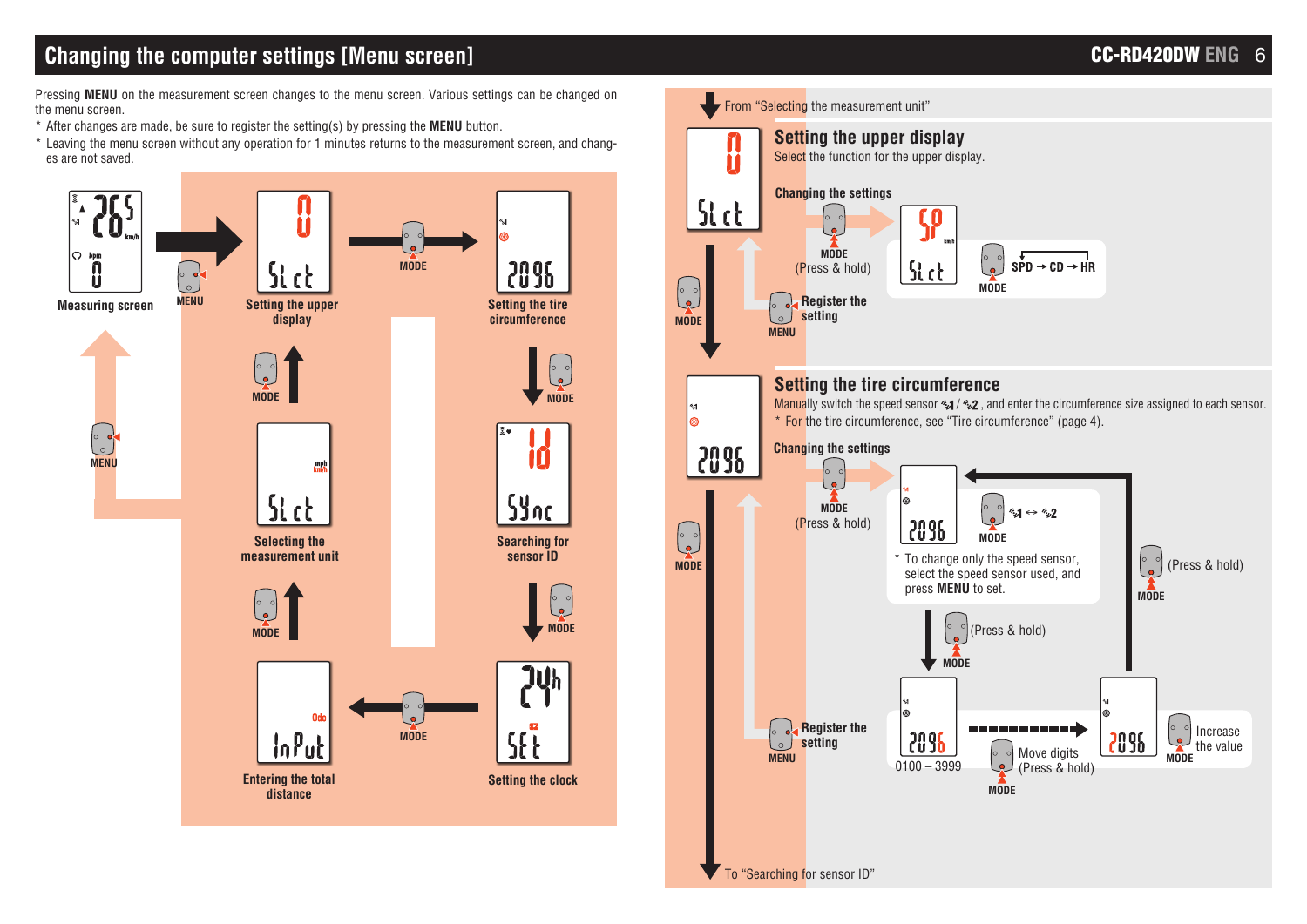## **Changing the computer settings [Menu screen]**

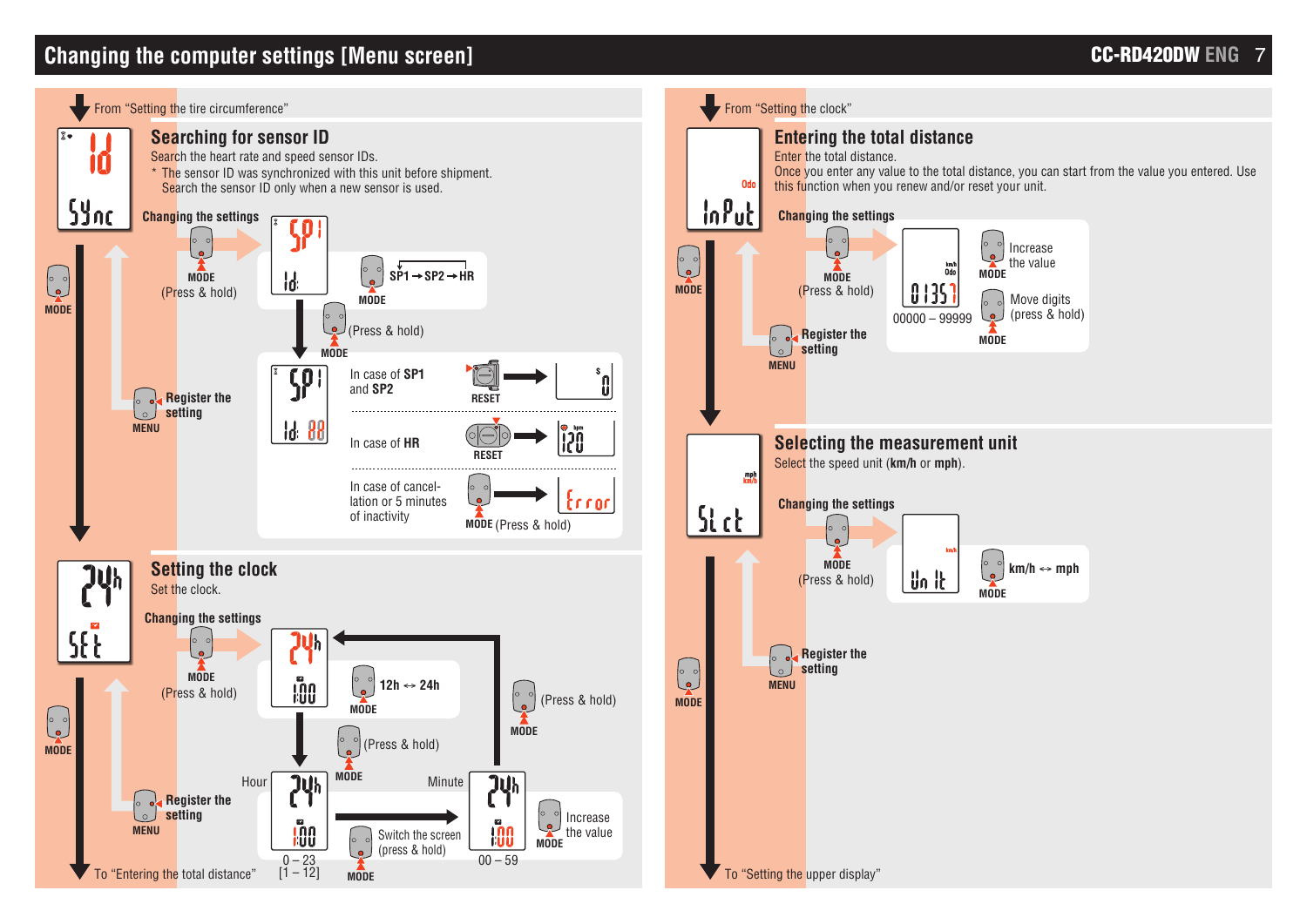## **Maintenance**

- To clean the computer or accessories, use diluted neutral detergent on a soft cloth, and wipe it off with a dry cloth.
- Since the HR strap directly touches your skin, keep it clean by washing off any dirt after use.

## **Replacing the battery**

### **Computer**

1 **Replace the lithium battery** When  $\Omega$  (battery icon) is turned on, replace the battery. Install a new lithium battery (CR2032) with the (+) side facing  $\sim$ upward.  $\boxtimes$ Press the top edge of Click waterproof inner cap to remove it. Install TOP the cap with the "**TOP**" TOP faced upward. CR2032



### 2 **Press the AC button on the back of the computer (Restarting operation)**

\* When restarting, the speed unit, sensor ID, sensor currently synchronized, tire circumference, upper display setting, and total distance are retained.



### 4 **Press the MENU button to complete setting**



### **Heart rate sensor**

- \* When the heart rate flashes, replace the battery.
- Insert new lithium batteries (CR2032) with the  $(+)$  sign upward, and close the battery cover firmly.



\* Reset the sensor by pressing **RESET** button when you replace the sensor battery.

### **Speed sensor**

\* When the current speed flashes, replace the speed sensor battery. Insert new lithium batteries (CR2032) with the  $(+)$  sign upward, and close the battery cover firmly.



\* After replacement, check the position in respect to the magnet. \* Reset the sensor by pressing **RESET** button when you replace the sensor battery.

## **Troubleshooting**

#### **The current speed / heart rate cannot be measured.**

| SPID   | Check that the clearance between the sensor and magnet is<br>not too large. (Clearance: within 3 mm)<br>Check that the magnet passes through the sensor zone cor-<br>rectly. |
|--------|------------------------------------------------------------------------------------------------------------------------------------------------------------------------------|
|        | Adjust the positions of the magnet and sensor.                                                                                                                               |
| 풓      | Is the heart rate sensor attached securely to your body?                                                                                                                     |
|        | Adjust the electrode pad to have a good contact with the<br>body.                                                                                                            |
|        | Is the electrode pad overly worn and damaged after long use?                                                                                                                 |
|        | Replace it with a new HR strap.                                                                                                                                              |
| Commor | Is there any problem in searching the sensor ID?                                                                                                                             |
|        | Search the sensor ID according to the procedure speci-<br>fied in the section "Changing the computer setting /<br>Searching for sensor ID" (Page 7).                         |
|        | Does the computer or sensor indicate when to replace the bat-<br>tery?                                                                                                       |
|        | Replace with new batteries according to the procedure<br>specified in the section "Replacing the battery."                                                                   |

#### **Nothing is displayed by pressing the button.**

Replace the computer battery according to the procedure specified in the section "Replacing the battery".

#### **Incorrect data appear.**

Restart according to the procedure specified in the section "Replacing the battery / Computer, steps 2 to 4".

#### **The measurement data is wrong. (The maximum speed is too high, etc.)**

Are there any objects emitting electromagnetic waves (railway tracks, transmitting stations for television, Wi-Fi environment, etc.) nearby?

Keep the unit away from any object that may be the cause. Perform the resetting operation in the case of invalid data.